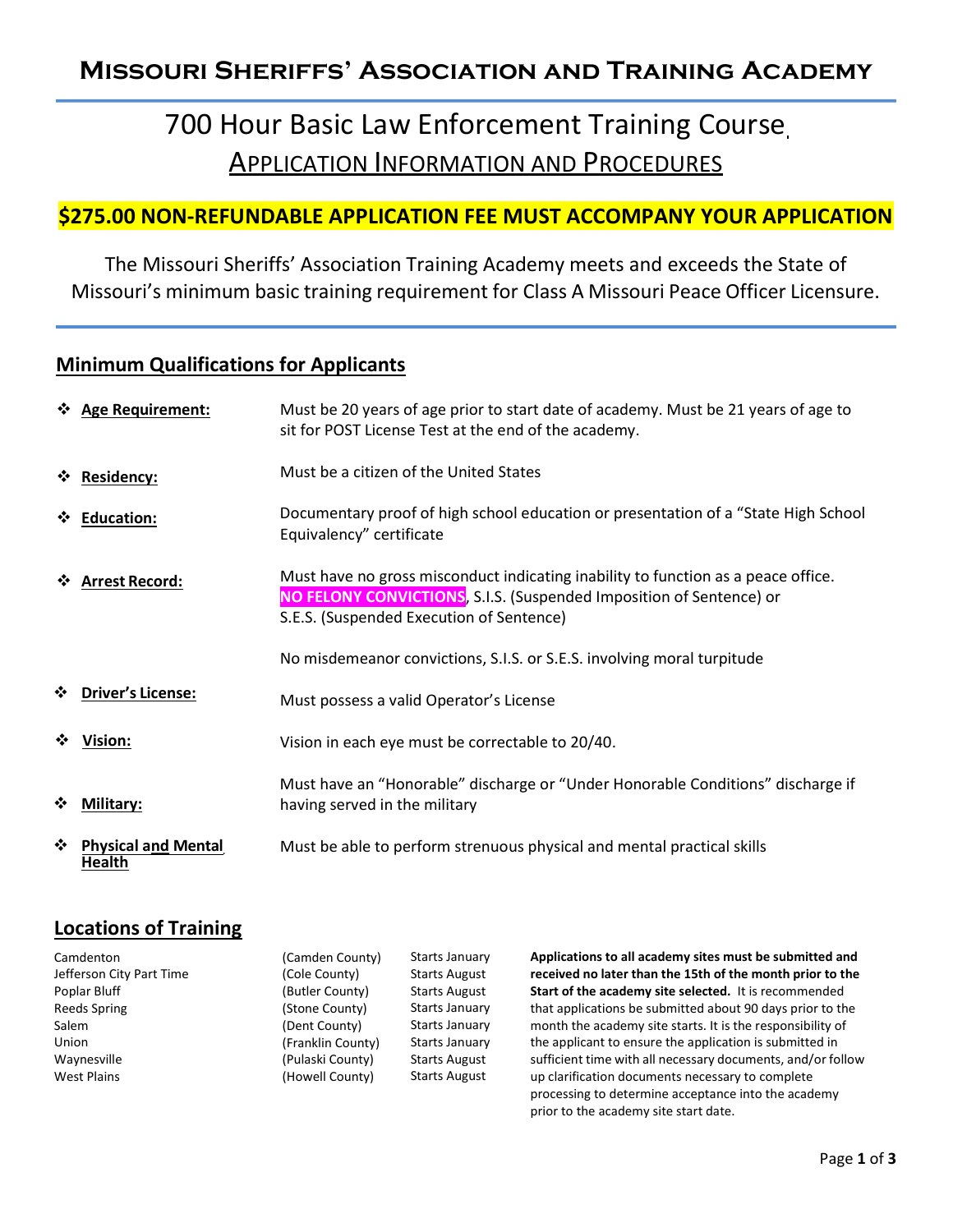\$5,000 (\$4,000 – if sponsored & paid for by a Sheriff's Office)

Processing & Application Fee \$275.00 (NON-REFUNDABLE)

Criminal Background check fee \$21.75 payable to the MACS location

### Supplies List (not covered by tuition)

### Uniform Requirements (Student Supplied)

- $\triangleright$  Black BDU pants
- $\triangleright$  One (1) pair of black, minimum 6" waterproof tactical boots.
- $\triangleright$  Running shoes
- $\triangleright$  Shorts / Athletic apparel

### Firearms Training

- $\checkmark$  Students are required to furnish their own handgun. Acceptable handguns are semi-automatic 9mm, 40 or 45. The Academy will provide a handgun for those under 21 years of age.
- $\checkmark$  Factory loaded pistol ammunition (NO RELOADS PERMITTED) YOU WILL BE ADVISED OF QUANTITIES PRIOR TO FIREARMS TRAINING
- $\checkmark$  Full hearing and eye protection
	- All semi-automatic users must have four (4) low capacity magazines (10 rounds or less) or three (3) high capacity magazines(more than 10 rounds).
	- Holster
	- Duty belt
	- Handcuff case
	- Double Magazine Pouch

#### Practical Application Exercises

Tactical Flashlight – Flashlight should have a minimum of 50 LUMS. Examples of models that would be acceptable: SureFire Models TL-2, NF-3, TL-3, 6P; Streamlight PolyTac Series; Smith & Wesson Delta Force Tactical flashlight, or other flashlights with similar features. Flashlights may be obtained from Galls (www.galls.com), OMB Police Supply (www.ombexpress.com); Quartermaster (www.qmuniforms.com); local police supply shops, some gun shops and some sporting goods stores.

#### Classroom

Highly recommended lap top computer (or have access to one) as most student course material will be provided on a USB flash drive

Required: Students will be required to take handwritten notes throughout the academy. Students will need a binder with loose leaf paper, spiral bound notebooks, or composition notebook and ink pen or pencil for all training sessions.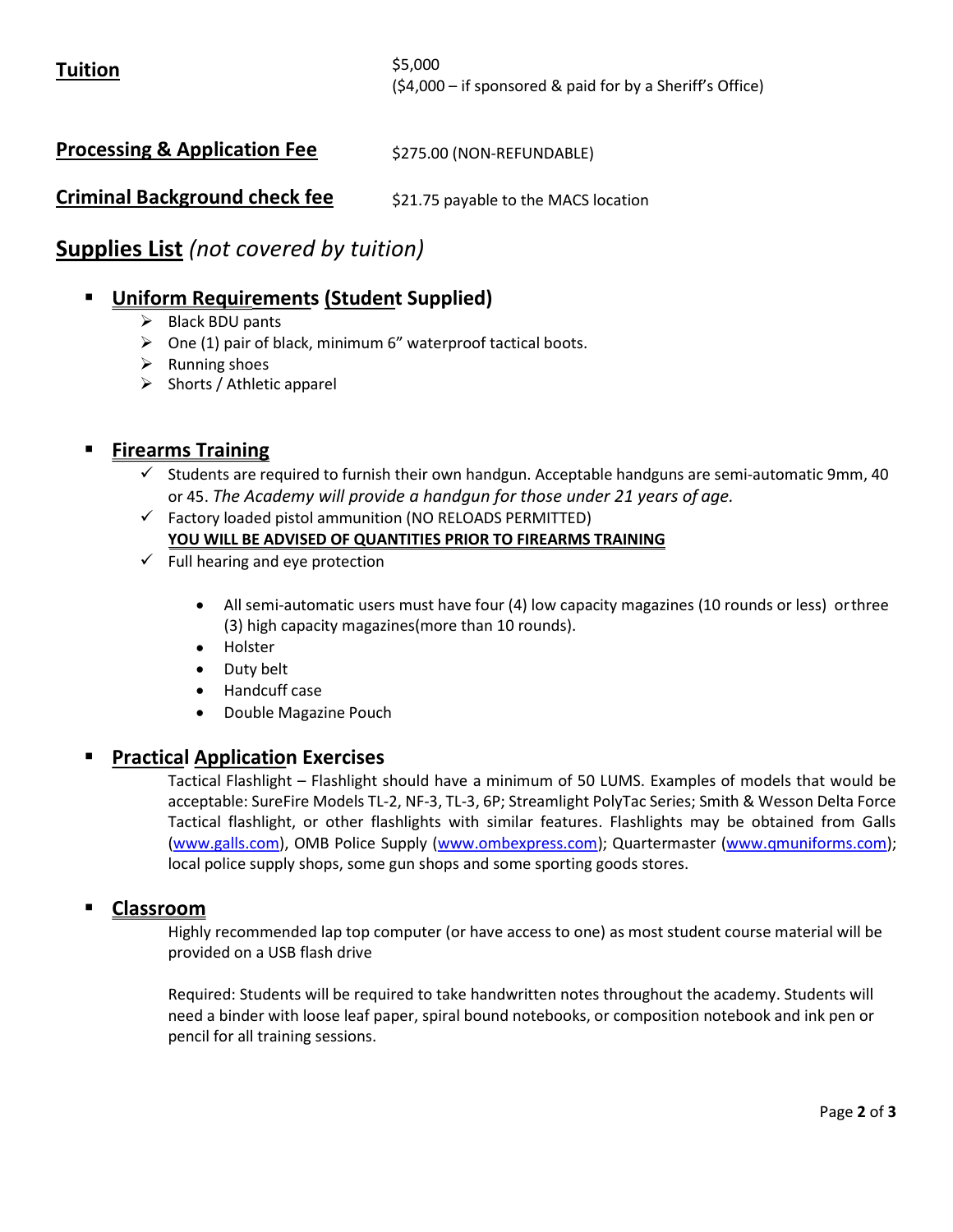## Steps for submitting your application

**Step #1** Submit your completed application to the address below.

### Missouri Sheriffs' Association & Training Academy 6605 Business 50 West Jefferson City, MO 65109-6307

The following documents need to be included in your completed application packet

- a. A copy of your birth certificate
- b. A copy of your high school or college DIPLOMA, GED certificate or high school transcripts showing the school name and graduation date
- c. A copy of your DD214, or equivalent document, for each period of military service.
- d. Documentation showing change of name, if applicable (marriage license)
- e. Missouri Peace Officer License Legal Questionnaire & Authorization form (enclosed)
- f. Missouri Peace Officer License Application (enclosed)
- g. Check or money order for \$275.00 (non-refundable) payable to the Missouri Sheriffs' Association & Training Academy for the processing application fee (unless the class is cancelled, then a full refund will be made)
- h. A copy of your driver's license
- i. Missouri Sheriffs' Association applicant questionnaire (enclosed)
- **Step #2** Fingerprinting process is completed through a MACHS vendor. You will need to follow the fingerprinting instructions included in the application packet
	- a. Your 4 digit Registration Number is 5989
	- b. You will be printing for a standard State and FBI search. You must print for both. The combined fee for this process is \$21.75.

#### Your prints **MUST** be taken before July 15 for August classes

#### Your prints **MUST** be taken before December 15 for January classes

**Step #3** If approved, you will be notified of your acceptance to the Missouri Sheriffs' Association & Training Academy

> Each academy site must have a minimum number of students to start. Applicants, to a training site that does not receive enough acceptable student to start, will be offered the opportunity to transfer to another site or giving a refund of their application fee.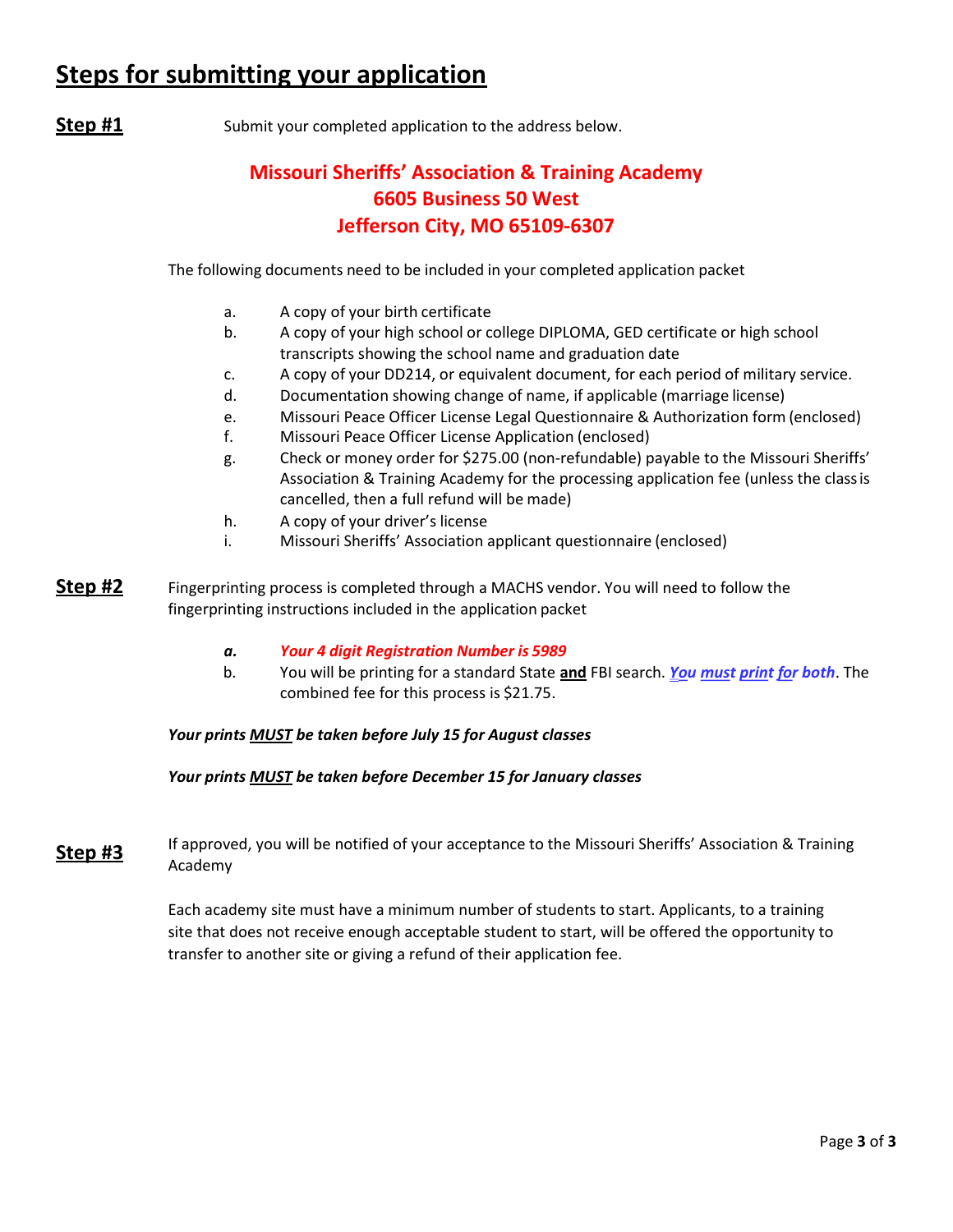### Missouri Sheriffs' Association and Training Academy **BASIC TRAINING APPLICATION**

| <b>Begins in August</b>  | Which location are you applying to?  |             | (Please circle one)          |                                                                                                                                                                                  |
|--------------------------|--------------------------------------|-------------|------------------------------|----------------------------------------------------------------------------------------------------------------------------------------------------------------------------------|
|                          | Jefferson City Poplar Bluff          | Waynesville | West Plains                  |                                                                                                                                                                                  |
| <b>Begins in January</b> |                                      |             |                              | <b>Full Time</b>                                                                                                                                                                 |
| Reeds Spring             | Union<br>Salem                       | Camdenton   |                              | Platte City (Contact MSA for Next Start Date)                                                                                                                                    |
|                          |                                      |             |                              |                                                                                                                                                                                  |
|                          |                                      |             | <b>6605 Business 50 West</b> | Please print in your own handwriting, all requested information legibly in BLACK or BLUE ink and submit it by mail to:<br><b>Missouri Sheriffs' Association Training Academy</b> |
|                          |                                      |             | Jefferson City, MO 65109     |                                                                                                                                                                                  |
|                          | <b>Applicant Contact Information</b> |             |                              |                                                                                                                                                                                  |
| Date                     |                                      |             |                              |                                                                                                                                                                                  |

Previous last names used (including maiden name)

#### PLEASE INCLUDE A COPY OF DOCUMENTATION IF LAST NAMES ARE DIFFERENT

| Social Security No     |
|------------------------|
| Age                    |
| Date of Birth          |
| <b>Email Address</b>   |
| <b>Mailing Address</b> |
| City, State, Zip       |
| Home Phone No          |
| Daytime Phone No       |
| Cell Phone No          |

### Person to Notify in Case of Emergency

| Name             |
|------------------|
| Relationship     |
| Address          |
| City, State, Zip |
| Home Phone No    |
| Daytime Phone No |
| Cell Phone No    |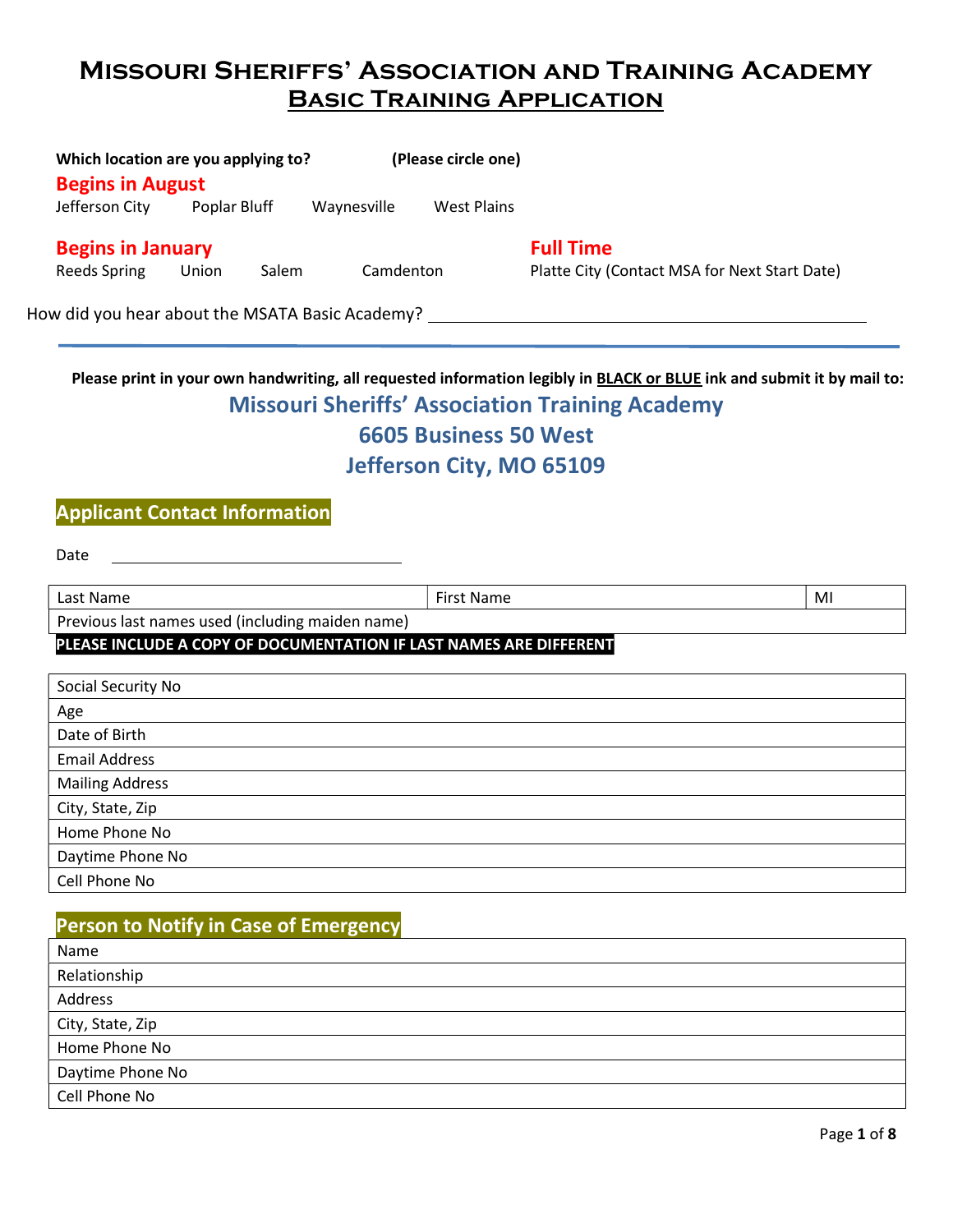#### Education

#### (High School Graduation or GED Equivalency is Required)

| High School       |                  |     |                         |
|-------------------|------------------|-----|-------------------------|
| City & State      |                  |     |                         |
| Did you graduate? | YES <sub>I</sub> | NO( | <b>MONTH &amp; YEAR</b> |

#### If you have a GED, please complete the following

| Year Obtained |  |
|---------------|--|
| City & State  |  |

#### Please indicate below all colleges / universities previously attended (if applicable)

| <b>Name</b> | <b>State</b> | ____<br><b>Dates of Attendance</b> | .<br><b>Major</b> | <b>Date Graduated</b> |
|-------------|--------------|------------------------------------|-------------------|-----------------------|
|             |              |                                    |                   |                       |
|             |              |                                    |                   |                       |
|             |              |                                    |                   |                       |
|             |              |                                    |                   |                       |
|             |              |                                    |                   |                       |

### Employment

List all jobs you have had in the past five (5) years – BEGIN WITH THE CURRENT OR MOST RECENT

| <b>Employer</b> | <b>Type of Work</b> | <b>Dates</b> | <b>Reason for Leaving</b> |
|-----------------|---------------------|--------------|---------------------------|
|                 |                     |              |                           |
|                 |                     |              |                           |
|                 |                     |              |                           |
|                 |                     |              |                           |
|                 |                     |              |                           |
|                 |                     |              |                           |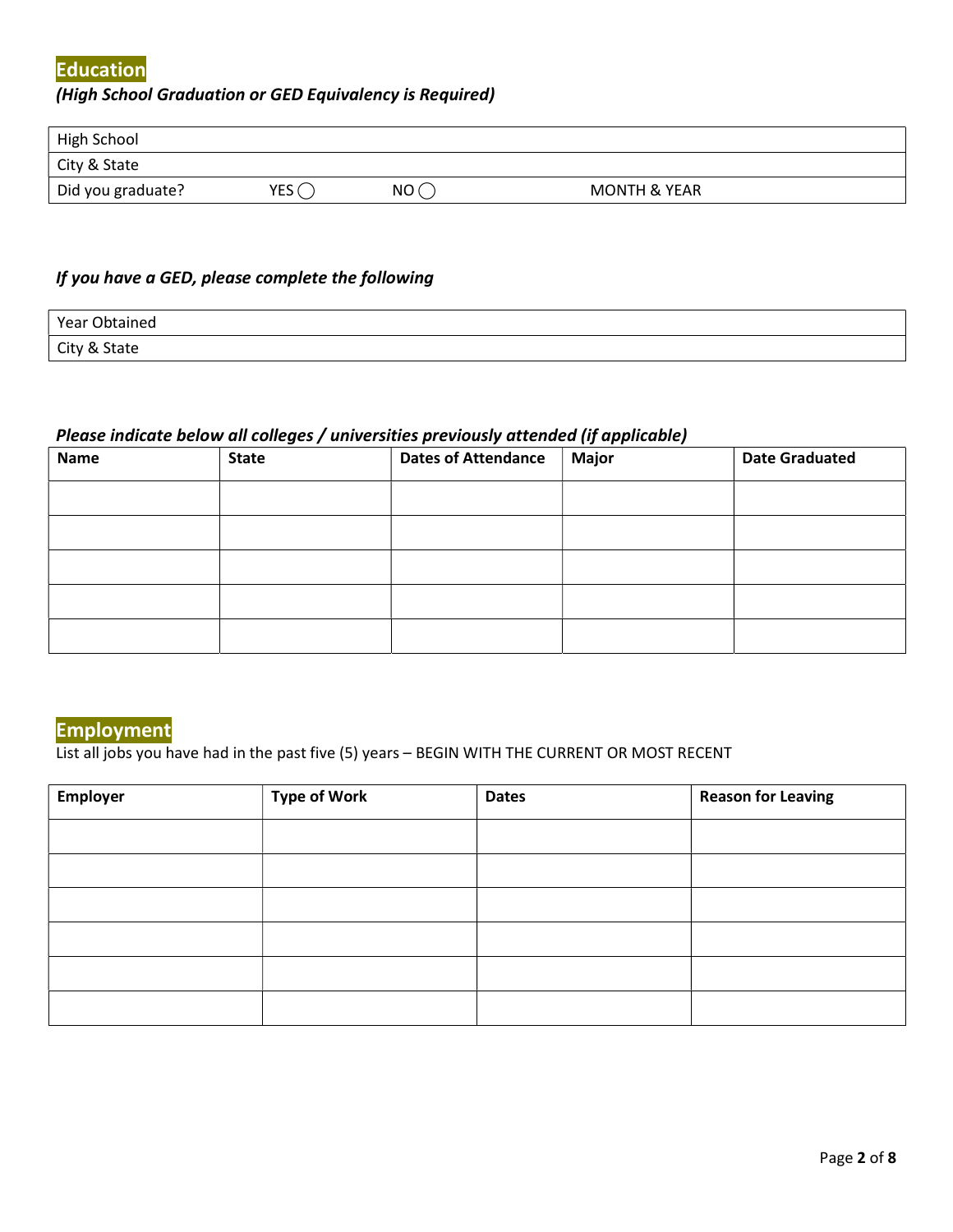### Military / Driving / Arrest Records

| 1. | Are you a military veteran or currently serving in the military?<br>If yes, please provide a copy of your DD214 if a veteran, or provide your current branch of service and unit. |                                                                                                                                                                                                                               | Yes | No |  |
|----|-----------------------------------------------------------------------------------------------------------------------------------------------------------------------------------|-------------------------------------------------------------------------------------------------------------------------------------------------------------------------------------------------------------------------------|-----|----|--|
| 2. |                                                                                                                                                                                   | Discharge Type experience and the control of the control of the control of the control of the control of the control of the control of the control of the control of the control of the control of the control of the control |     |    |  |
| 3. | Do you have a valid driver's license?                                                                                                                                             |                                                                                                                                                                                                                               | Yes | No |  |
| 4. | Has your driver's license ever been suspended or revoked?                                                                                                                         |                                                                                                                                                                                                                               | Yes | No |  |
| 5. | Have you ever been arrested for a felony?                                                                                                                                         |                                                                                                                                                                                                                               | Yes | No |  |
| 6. | Have you ever been arrested for a misdemeanor?                                                                                                                                    |                                                                                                                                                                                                                               | Yes | No |  |
| 7. | Have you ever been convicted of a felony, including the receiving of a<br>Suspended Imposition of a Sentence following a plea or finding of guilty to a<br>felony charge?         |                                                                                                                                                                                                                               | Yes | No |  |
| 8. | Have you ever been convicted of a misdemeanor involving moral turpitude?                                                                                                          |                                                                                                                                                                                                                               | Yes | No |  |
| 9. | Have you ever committed a criminal act or used illegal drugs?                                                                                                                     |                                                                                                                                                                                                                               |     | No |  |
|    | If you answered "YES" to questions 5 through 9, please explain and provide COMPLETE CERTIFIED COPIES of<br>investigative reports and court disposition documents.                 |                                                                                                                                                                                                                               |     |    |  |

By my signature below, I certify that the information given herein is true and accurate to the best of my knowledge. I understand that any omission or falsification of the above information will disqualify me from attending the Missouri Sheriffs' Association Training Academy.

Signature **Date** 

### **AUTHORIZATION TO RELEASE INFORMATION**

I understand that the Missouri Sheriffs' Association Training Academy will conduct, or cause to be conducted, a law enforcement records inquiry to learn of any criminal record data pertaining to myself. I hereby authorize this inquiry, and the release of such information to the Missouri Sheriffs' Association Training Academy.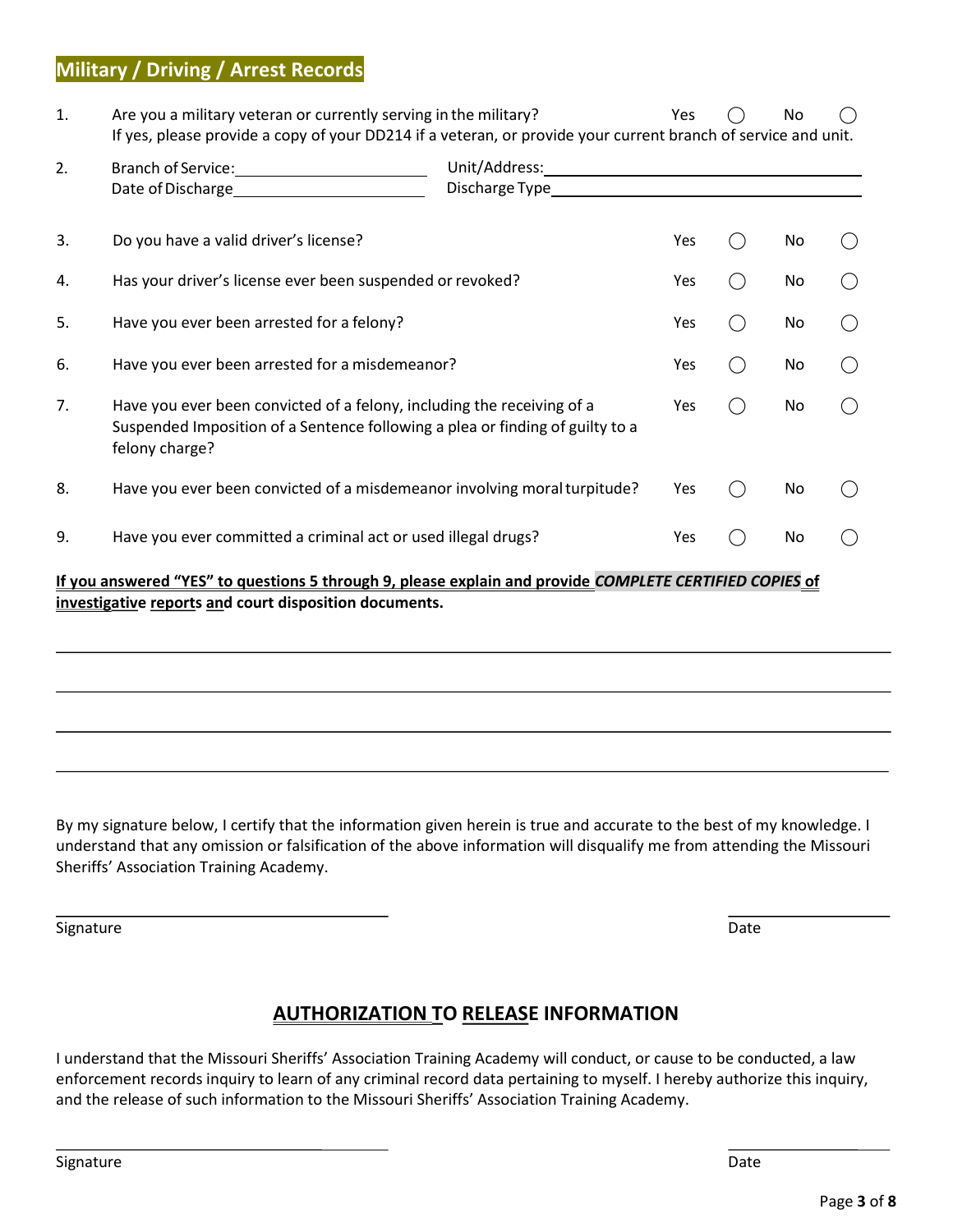### Missouri Sheriffs' Association and Training Academy **AUTHORIZATION FOR RELEASE OF INFORMATION**

To Whom It May Concern:

I, (print your name) , hereby authorize you to release any and all information regarding my employment, credit, arrest and conviction record, and any other information whether personal or otherwise, that may be on my records to the:

# Missouri Sheriffs' Association Training Academy 6605 Business 50 West Jefferson City, MO 65109-6307

I further release you from all liability for releasing such information.

### PLEASE PRINT THE FOLLOWING INFORMATION

| Name                                                                                                                  |      |  |
|-----------------------------------------------------------------------------------------------------------------------|------|--|
| Address                                                                                                               |      |  |
| City, State Zip                                                                                                       |      |  |
| Driver's License No                                                                                                   |      |  |
| Date of Birth                                                                                                         |      |  |
| Place of Birth                                                                                                        |      |  |
| Sex                                                                                                                   |      |  |
| Race                                                                                                                  |      |  |
| Height                                                                                                                |      |  |
| Weight                                                                                                                |      |  |
| Eye Color                                                                                                             |      |  |
| <b>Hair Color</b>                                                                                                     |      |  |
| I sign this agreement voluntarily.                                                                                    |      |  |
|                                                                                                                       |      |  |
| Signature                                                                                                             | Date |  |
| <b>NOTARY PUBLIC</b>                                                                                                  |      |  |
|                                                                                                                       |      |  |
| county of _______________, state of ________________________, and my commission expires on __________________, 20___. |      |  |
|                                                                                                                       |      |  |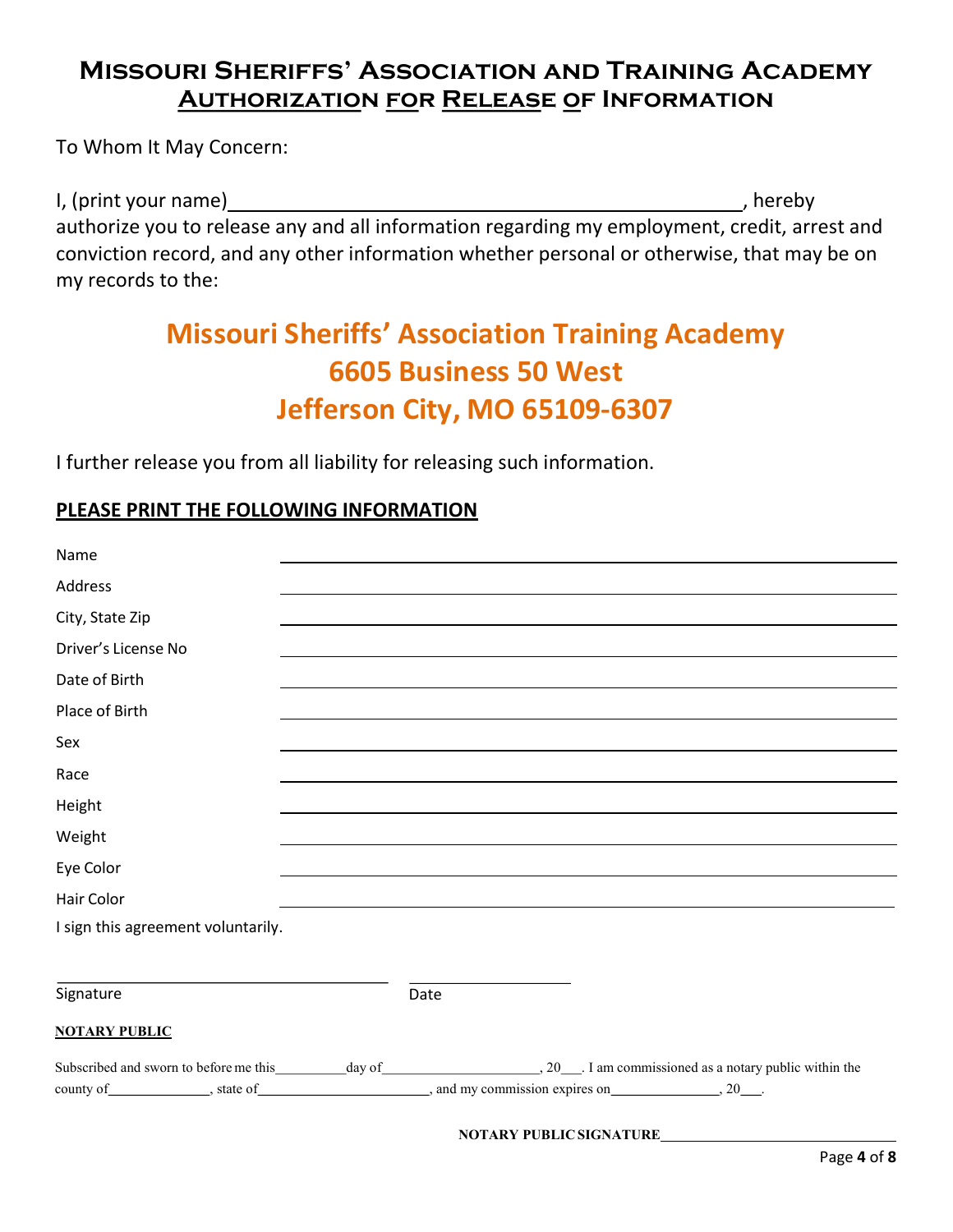### Missouri Sheriffs' Association and Training Academy **WAIVER**

### Release of All Liability and Assumption of Risk

1. I hereby waive, release and forever discharge the Missouri Sheriffs' Association Training Academy, its agents, representatives, heirs, executors, administrators, successors and assigns, of and from any and all claims, demands, rights and causes of action rising from any and all foreseen losses or diminished value to personal property such as, but not limited to, firearms, accessories and clothing and any and all physical and/or mental injuries sustained by me during all self-defense, physical, role playing, firearms or other training activities held by me during the Academy held on

through .

This agreement is legally binding upon me, my heirs, executors, administrators and assigns.

- 2. In signing this release, I assert that:
	- a. I am presently in good physical and mental health
	- b. I am capable of strenuous physical activity
	- c. I am fully aware of, acknowledge and assume all risk of injury during my participation in this training
	- d. I have read and fully understand the terms and conditions of this agreement and sign it voluntarily

| Print Name<br>the control of the control of the control of the control of the control of |  |
|------------------------------------------------------------------------------------------|--|
| Date                                                                                     |  |
| Witness<br>(can be anyone)                                                               |  |
| Date                                                                                     |  |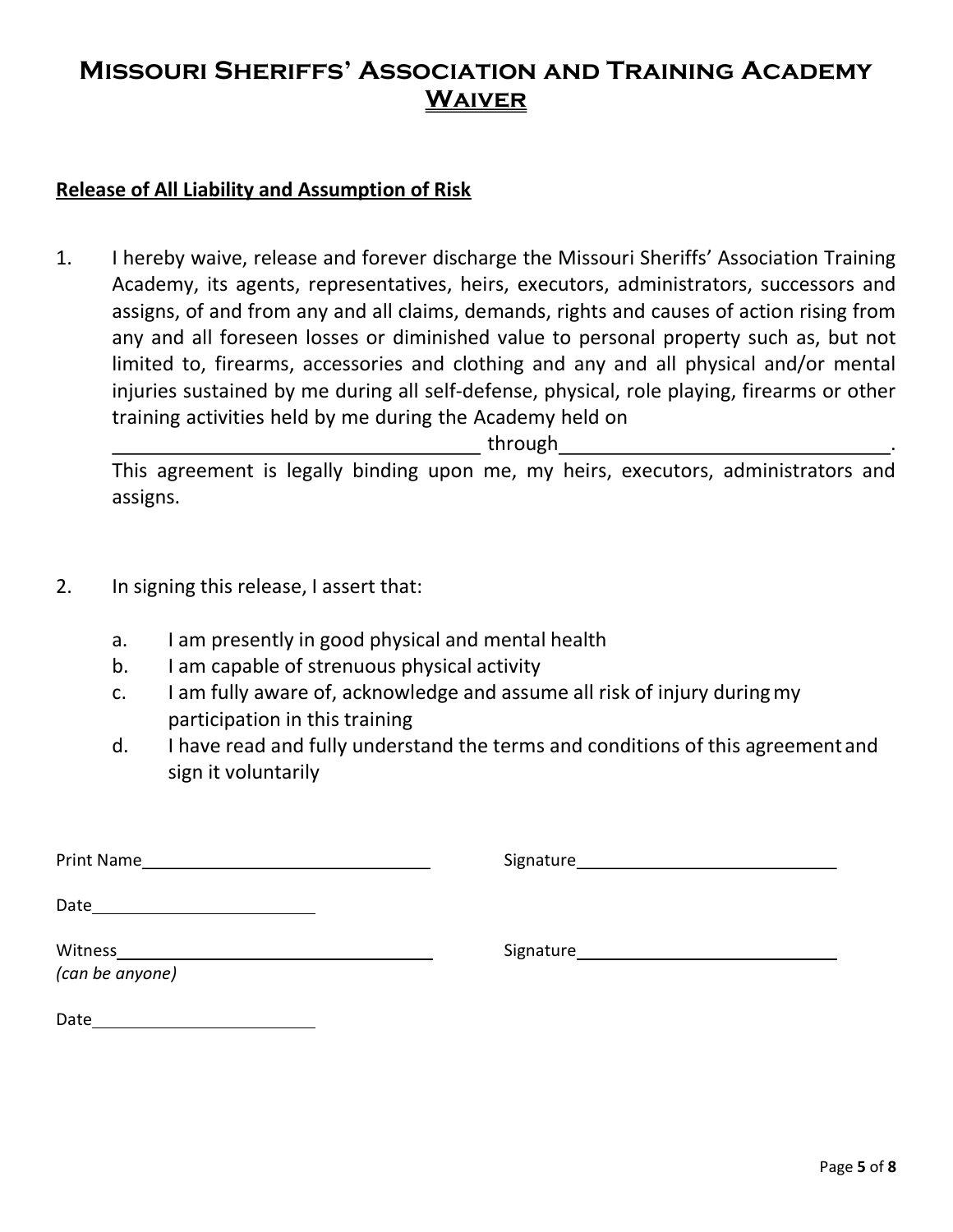### Missouri Sheriffs' Association and Training Academy Pre-Entrance Requirements for LAW ENFORCEMENT TRAINEES

### DIRECTIONS:

It is important that you, the applicant, know and understand the entrance requirements in the Missouri Sheriffs' Association Training Academy. Please read and initial each of the following entrance requirements.

- $\overline{\phantom{a}}$  1. Must have a high school diploma or GED.
- 2. Must have visual ability sufficient to operate a vehicle in the State of Missouri (20 / 40) by both day and night, to observe traffic violations, to read and write reports, correspondence, etc.
- $\overline{\phantom{1}}$  3. Must have the ability to effectively communicate via radio and telephone.
- $\overline{\phantom{a}}$  4. Must complete all phases of the application process.
- $\overline{\phantom{1}}$  5. Must have a good driving record.
- $\frac{1}{\sqrt{1-\frac{1}{2}}}\;$  6. Must have a current valid driver's license.
- 7. Must be of good moral character and personal habits (good background).
- $\overline{\phantom{1}}$  8. Must have no gross misconduct indicating inability to function as a peace officer.
- $\frac{9}{2}$ NO FELONY CONVICTIONS, S.I.S. (Suspended Imposition of Sentence), or S.E.S. (Suspended Execution of Sentence)
- 10. No misdemeanor convictions, S.I.S or S.E.S. involving moral turpitude.
- 11. Must successfully complete pre-entrance screening and review of Academy application.
- 12. Must be a citizen of the United States.
- 13. Military Veterans must have an Honorable or Under Honorable Conditions Discharge.
- 14. Must be capable of strenuous physical/mental activity.

By my signature below, I have read and understand the above entrance requirements for the Missouri Sheriffs' Association Training Academy. I understand that failure to comply with any of the above requirements or making any false representation of any kind will result in denial into the Missouri Sheriffs' Association Training Academy or permanent dismissal from the Missouri Sheriffs' Association Training Academy. I also understand that the Missouri Sheriffs' Association Training Academy in no way guarantees a job in law enforcement, but will provide the required training for licensing as a peace officer in the State of Missouri.

I sign this form voluntarily.

Signature **Date**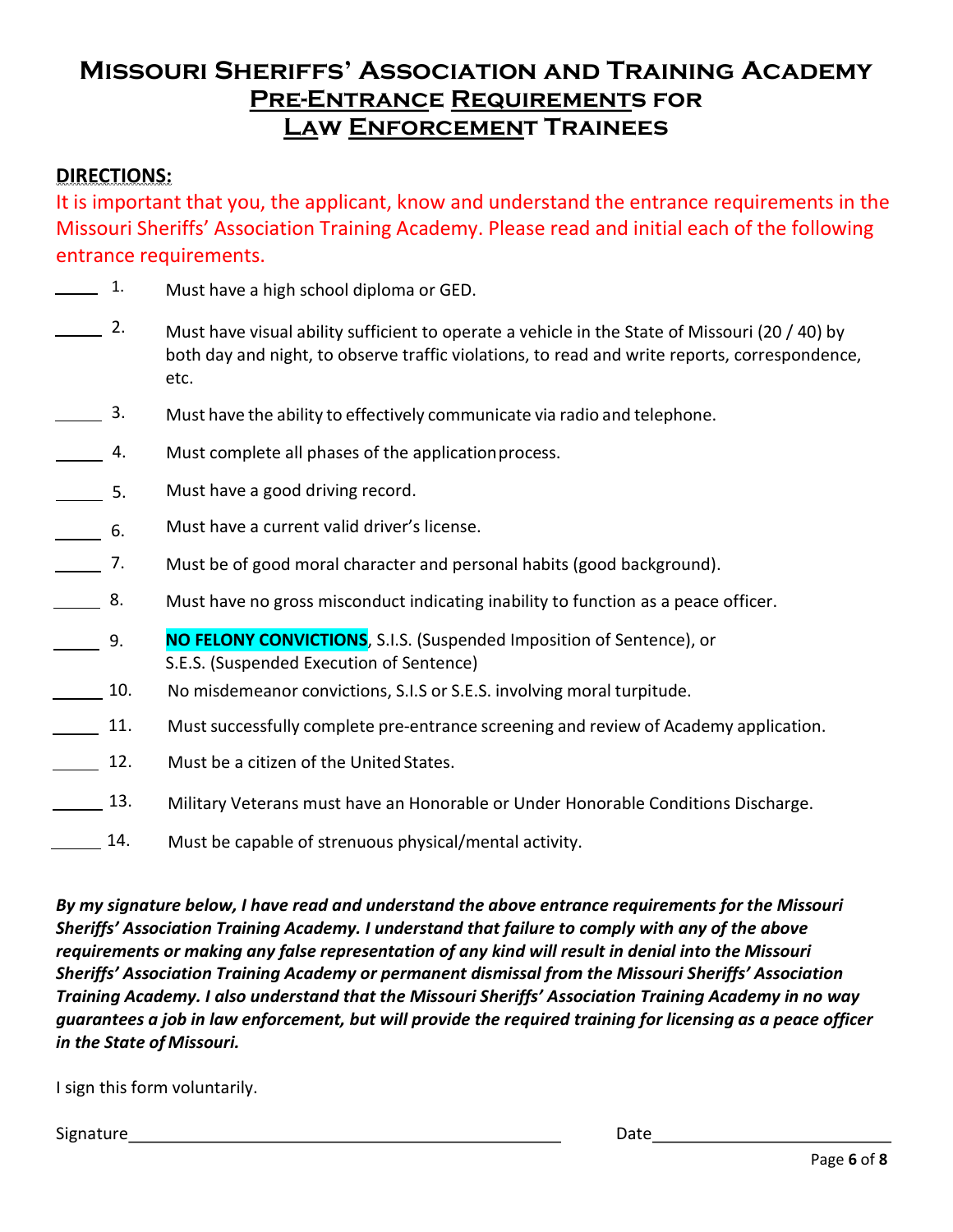### Missouri Sheriffs' Association and Training Academy **AUTHORIZATION FOR RELEASE OF INFORMATION**

I authorize the Missouri Sheriffs' Association Training Academy to release any and all information contained in my Academy file(s) to any law enforcement agency.

Signature

Date

Witnessed by (can be anyone)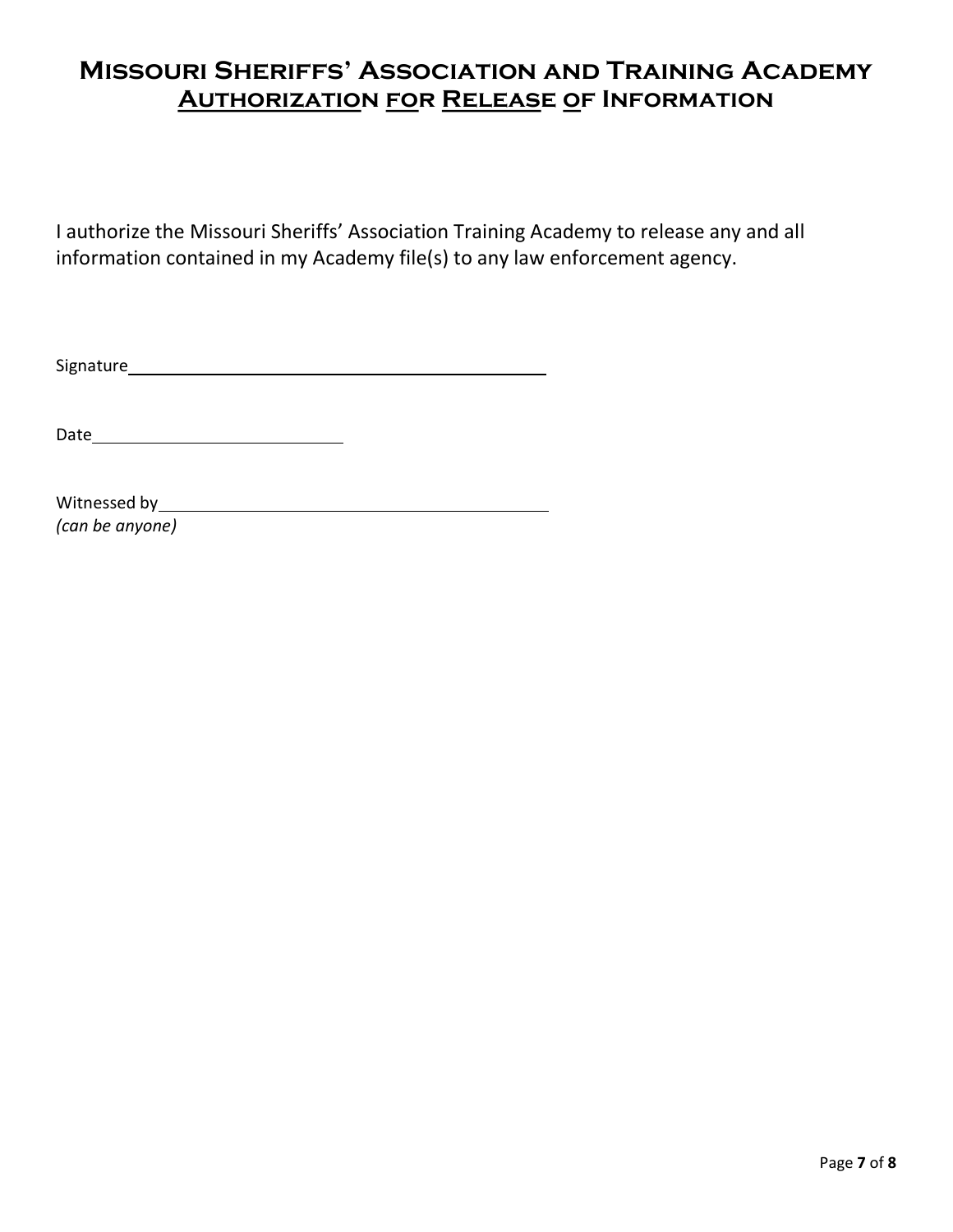### Missouri Sheriffs' Association and Training Academy **CRIMINAL JUSTICE REFERENCE**

Each applicant in the Missouri Sheriffs' Association Training Academy must provide one (1) law enforcement or professional reference in order to be considered for acceptance into the Basic Academy program. The reference must be a law enforcement officer currently active either on a local, state or federal level or a professional reference (i.e. supervisor, pastor, business leader). The individual listed as your reference will be contacted.

### PLEASE PRINT ALL INFORMATION CLEARLY

| Name                     |                                                                    |
|--------------------------|--------------------------------------------------------------------|
| Title                    |                                                                    |
| <b>Agency Name</b>       |                                                                    |
| <b>Agency Address</b>    |                                                                    |
|                          |                                                                    |
| <b>Cell Phone Number</b> | <u> 1980 - Andrea Station Barbara, amerikan personal (h. 1980)</u> |
| <b>Email Address</b>     |                                                                    |

Please return the application to: Missouri Sheriffs' Association and Training Academy 6605 Business 50 West Jefferson City, MO 65109-6307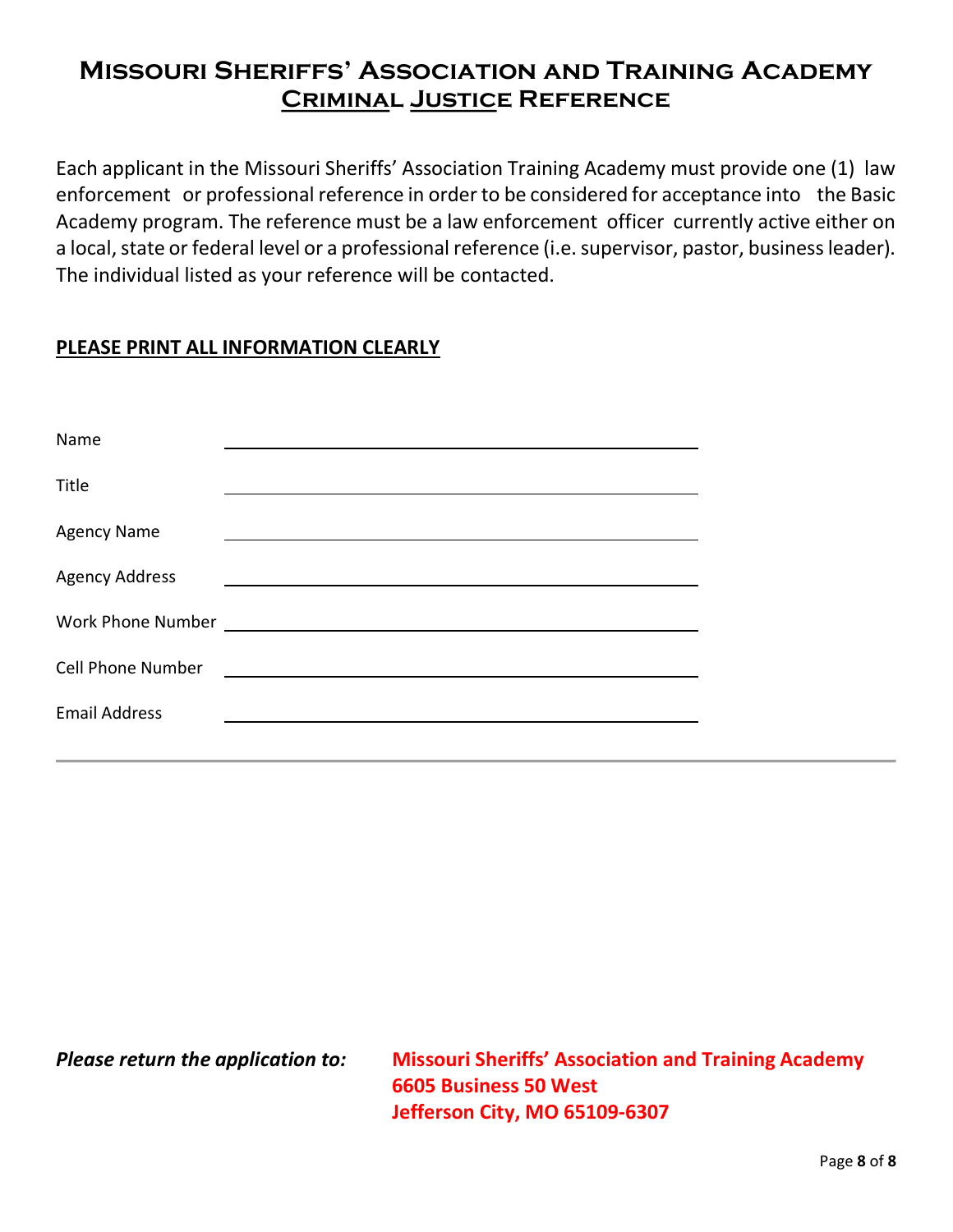



New Licensure Applicants

Last Revised 03/09/2017

#### Instructions:

- $\triangleright$  All basic training applicants shall complete this questionnaire prior to being admitted into a basic training course.
- If the applicant indicates "yes" to the question listed below, submit the questionnaire to the POST Program for review prior to admitting the individual into a basic training course.
- Maintain a copy of the completed questionnaire and submit it along with the individual's Peace Officer License Application.

| Licensed Basic Training Center:                                                                                                        | <b>Missouri Sheriffs' Association &amp; Training Academy</b>                                             |  |  |
|----------------------------------------------------------------------------------------------------------------------------------------|----------------------------------------------------------------------------------------------------------|--|--|
|                                                                                                                                        | DOB: ___________________________                                                                         |  |  |
|                                                                                                                                        |                                                                                                          |  |  |
| <b>Home Mailing</b><br>Address and the contract of the contract of the contract of the contract of the contract of the contract of the |                                                                                                          |  |  |
|                                                                                                                                        | Have you ever been arrested for, charged with, or committed any criminal offense? (§ 590.080.1(2), RSMo) |  |  |

□ YES \* □ NO

\*If yes, describe the offense(s) below. If needed, you may attach additional pages.

| Date | Charge/Offense | City/County/State | Misd/Felony/Ordinance | Disposition | <b>Arresting Agency</b> |
|------|----------------|-------------------|-----------------------|-------------|-------------------------|
|      |                |                   |                       |             |                         |
|      |                |                   |                       |             |                         |
|      |                |                   |                       |             |                         |
|      |                |                   |                       |             |                         |
|      |                |                   |                       |             |                         |
|      |                |                   |                       |             |                         |

Before signing and submitting the notarized questionnaire, please feel free to discuss any questions you might have with a representative of the POST Program by calling (573)751-3409.

I am aware that causing a material fact to be misrepresented for the purpose of obtaining a peace officer license issued pursuant to Chapter 590 RSMo, is a Class B Misdemeanor.

Signature of Applicant: the control of the control of the control of the control of the control of the control of the control of the control of the control of the control of the control of the control of the control of the

Subscribed and sworn to before me this \_\_\_\_\_\_\_\_\_ day of \_\_\_\_\_\_\_\_\_\_\_\_\_\_\_\_\_\_\_\_\_\_\_\_\_, 20\_\_\_\_. I am commissioned as a notary public within the

county of \_\_\_\_\_\_\_\_\_\_\_\_\_\_, state of \_\_\_\_\_\_\_\_\_\_\_\_\_\_\_\_\_\_\_\_\_\_\_\_\_\_, and my commission expires on \_\_\_\_\_\_\_\_\_\_\_\_\_\_\_, 20\_\_\_.

\_\_\_\_\_\_\_\_\_\_\_\_\_\_\_\_\_\_\_\_\_\_\_\_\_\_\_\_\_\_\_\_\_\_\_\_\_\_\_\_\_\_\_\_\_

NOTARY PUBLIC

#### \*POST USE ONLY\*

Based on the information provided, the above listed applicant is eligible for licensure.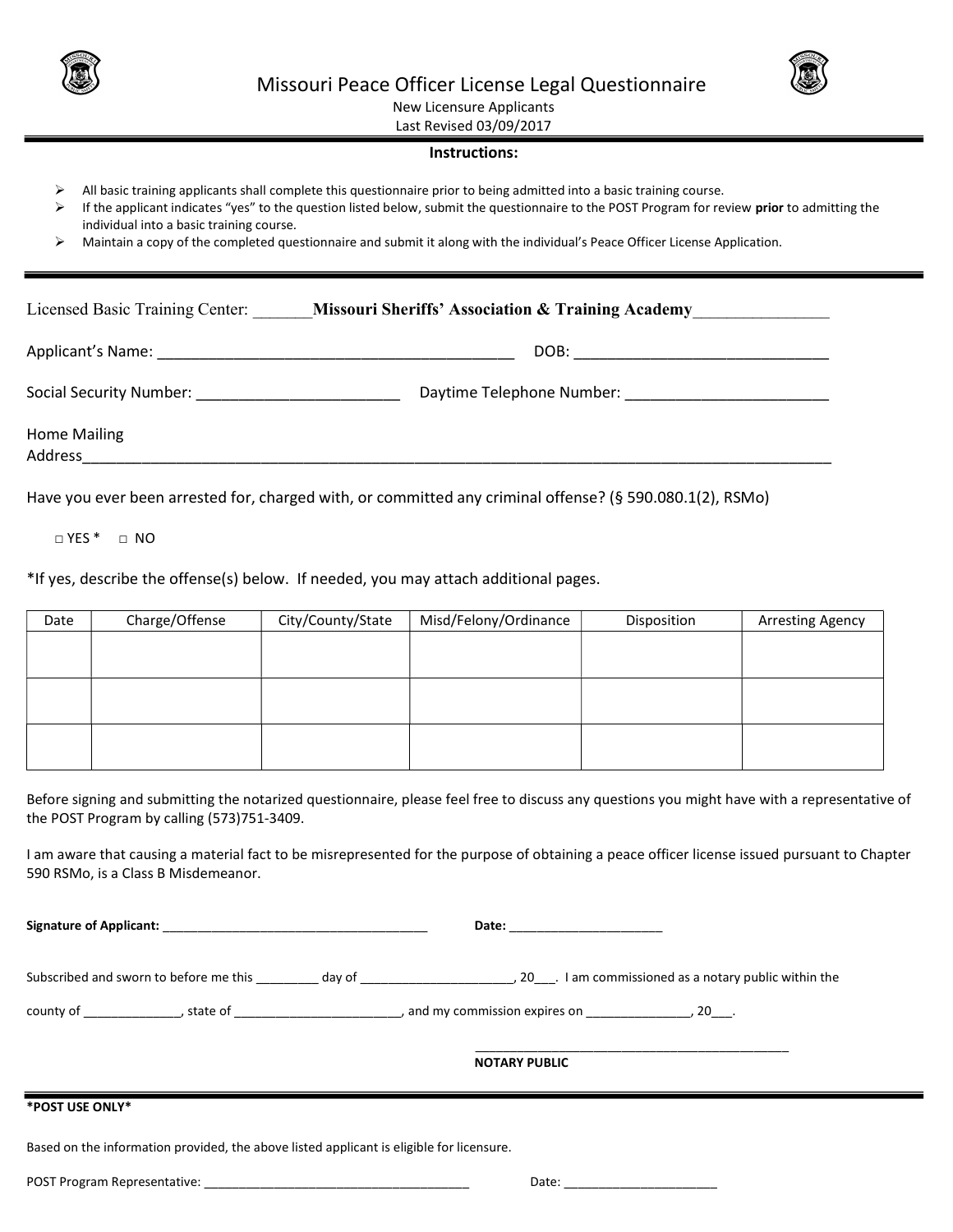#### AUTHORIZATION FOR RELEASE OF INFORMATION Rev. 06.28.2018

I, hereby authorize any individual, organization, court, or law enforcement agency to release any and all records related to my prior law enforcement training and certification or licensure; any and all records related to any criminal or internal investigation conducted on me; and any and all pre-employment application or employment records pertaining to me, to the Missouri Department of Public Safety's Peace Officer Standards and Training Program for the purpose of obtaining or retaining a peace officer license.

A copy of this authorization will be considered as effective and valid as the original and shall not expire.

| <b>Signature of Applicant or Licensee</b> |        | Date                                        |
|-------------------------------------------|--------|---------------------------------------------|
| Subscribed and sworn to before me this    | day of | , 20 . I am commissioned as a notary public |
| within the county of , state of           |        | , and my commission expires on              |
| 20                                        |        |                                             |

NOTARY PUBLIC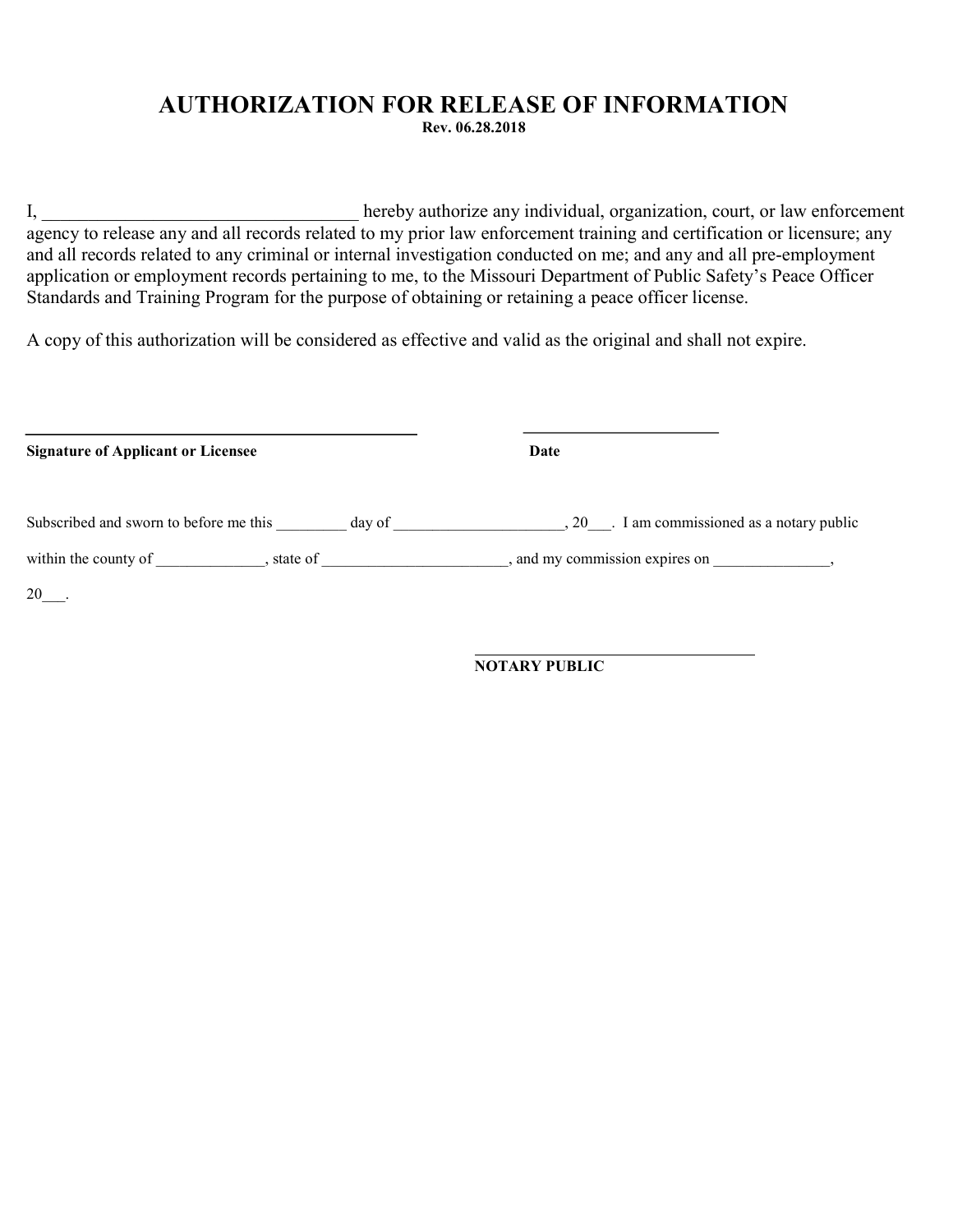### Missouri Peace Officer License Application

Last Revised 06.08.2020



|                                                                                                                                      | LICENSED TRAINING CENTER INFORMATION                          |                                   |                                   |                               |
|--------------------------------------------------------------------------------------------------------------------------------------|---------------------------------------------------------------|-----------------------------------|-----------------------------------|-------------------------------|
| <b>Training Center Name</b>                                                                                                          | <b>Contact Name</b>                                           |                                   |                                   |                               |
| Missouri Sheriffs' Association and Training Academy                                                                                  |                                                               | Kevin Merritt, Executive Director |                                   |                               |
| <b>Contact's E-mail Address</b>                                                                                                      | <b>Phone Number</b>                                           |                                   | <b>Fax Number</b>                 |                               |
|                                                                                                                                      |                                                               |                                   |                                   |                               |
| Kevin@mosheriffs.com                                                                                                                 | (573) 635-5925                                                |                                   | (573) 635-2128                    |                               |
|                                                                                                                                      | <b>APPLICANT INFORMATION</b>                                  |                                   |                                   |                               |
| Name (Last, First, Middle)                                                                                                           | <b>E-Mail Address</b>                                         |                                   |                                   | <b>Social Security Number</b> |
|                                                                                                                                      |                                                               |                                   |                                   |                               |
|                                                                                                                                      |                                                               |                                   |                                   |                               |
| <b>Mailing Address</b>                                                                                                               | City                                                          |                                   | <b>State</b>                      | <b>Zip Code</b>               |
|                                                                                                                                      |                                                               |                                   |                                   |                               |
|                                                                                                                                      |                                                               |                                   |                                   |                               |
| <b>Telephone Number</b>                                                                                                              | Date of Birth                                                 | Age                               | Gender                            |                               |
|                                                                                                                                      |                                                               |                                   |                                   |                               |
|                                                                                                                                      |                                                               |                                   | <b>Male</b>                       | Female                        |
|                                                                                                                                      | <b>ATTESTATION BY APPLICANT</b>                               |                                   |                                   |                               |
|                                                                                                                                      |                                                               |                                   |                                   |                               |
| Have you previously applied for admittance into any other a basic law enforcement academy? $\Box$ Yes                                |                                                               |                                   |                                   | No If yes, please indicate    |
| the name of the training center and the state in which it was located: _                                                             |                                                               |                                   |                                   |                               |
|                                                                                                                                      |                                                               |                                   |                                   |                               |
| I am aware that causing a material fact to be misrepresented for the purpose of obtaining a peace officer license issued pursuant to |                                                               |                                   |                                   |                               |
| Chapter 590 RSMo, is a Class B Misdemeanor.                                                                                          |                                                               |                                   |                                   |                               |
|                                                                                                                                      |                                                               |                                   |                                   |                               |
| <b>Signature of Applicant</b>                                                                                                        |                                                               |                                   | <b>Date</b>                       |                               |
|                                                                                                                                      |                                                               |                                   |                                   |                               |
| PLEASE ATTACH ALL DOCUMENTS LISTED BELOW IN THE ORDER THAT THEY ARE REQUESTED.                                                       |                                                               |                                   |                                   |                               |
|                                                                                                                                      |                                                               |                                   |                                   |                               |
| Copy of High School Diploma, GED, or Degree from an accredited college or university.<br>1.                                          |                                                               |                                   |                                   |                               |
| Proof of United States Citizenship: Birth Certificate, Passport, or Naturalization Documentation. If name has been changed,<br>2.    |                                                               |                                   |                                   |                               |
| include marriage license, divorce decree, or legal name change documentation.                                                        |                                                               |                                   |                                   |                               |
| Completed Missouri Peace Officer License Legal Questionnaire and the Authorization for Release of Information.<br>3.                 |                                                               |                                   |                                   |                               |
| Photocopy of the applicant's current state issued driver's license.<br>4.                                                            |                                                               |                                   |                                   |                               |
|                                                                                                                                      |                                                               |                                   |                                   |                               |
|                                                                                                                                      | ADDITIONAL INFORMATION REQUIRED FROM CERTAIN TRAINING CENTERS |                                   |                                   |                               |
|                                                                                                                                      |                                                               |                                   |                                   |                               |
| In addition to the three items listed above, the following items are required from the Missouri State Highway Patrol, the Missouri   |                                                               |                                   |                                   |                               |
| Department of Conservation, the St. Louis City Police Department, the Kansas City Police Department, and the Springfield Police      |                                                               |                                   |                                   |                               |
| Department:                                                                                                                          |                                                               |                                   |                                   |                               |
| 1 Agency ORI:                                                                                                                        |                                                               |                                   |                                   |                               |
| 2 Date Applicant will be Commissioned by your department, unless individual is an open enrollment applicant:                         | SEND THIS FORM AND ATTACHMENTS TO POST                        |                                   |                                   |                               |
| Missouri Department of Public Safety                                                                                                 | <b>FOR POST USE ONLY:</b>                                     |                                   |                                   |                               |
| Peace Officer Standards & Training                                                                                                   |                                                               |                                   |                                   |                               |
| (POST) Program                                                                                                                       | POST Test Date: __________________                            |                                   | Proof of U.S. Citizenship:_______ |                               |
| P.O. Box 749                                                                                                                         |                                                               |                                   |                                   |                               |
| Jefferson City, MO 65102                                                                                                             |                                                               |                                   |                                   |                               |
|                                                                                                                                      |                                                               |                                   | Diploma/Degree:_______________    |                               |
|                                                                                                                                      | IADLEST Check: ________________                               |                                   | Legal Questionnaire: ___________  |                               |
| Phone: (573) 526-2764                                                                                                                |                                                               |                                   |                                   |                               |
| Fax: (573) 751-5399                                                                                                                  | Basic Training Hours: ______________                          |                                   |                                   |                               |
| Email: cheryl.parris@dps.mo.gov<br>Website: www.dps.mo.gov/post                                                                      | Processed by: _______________________                         |                                   |                                   |                               |

Program Manager Approval: \_\_\_\_\_\_\_\_\_\_\_\_\_\_\_\_\_\_\_\_\_\_\_\_\_\_\_\_\_ Date: \_\_\_\_\_\_\_\_\_\_\_\_\_\_\_\_\_\_

License number: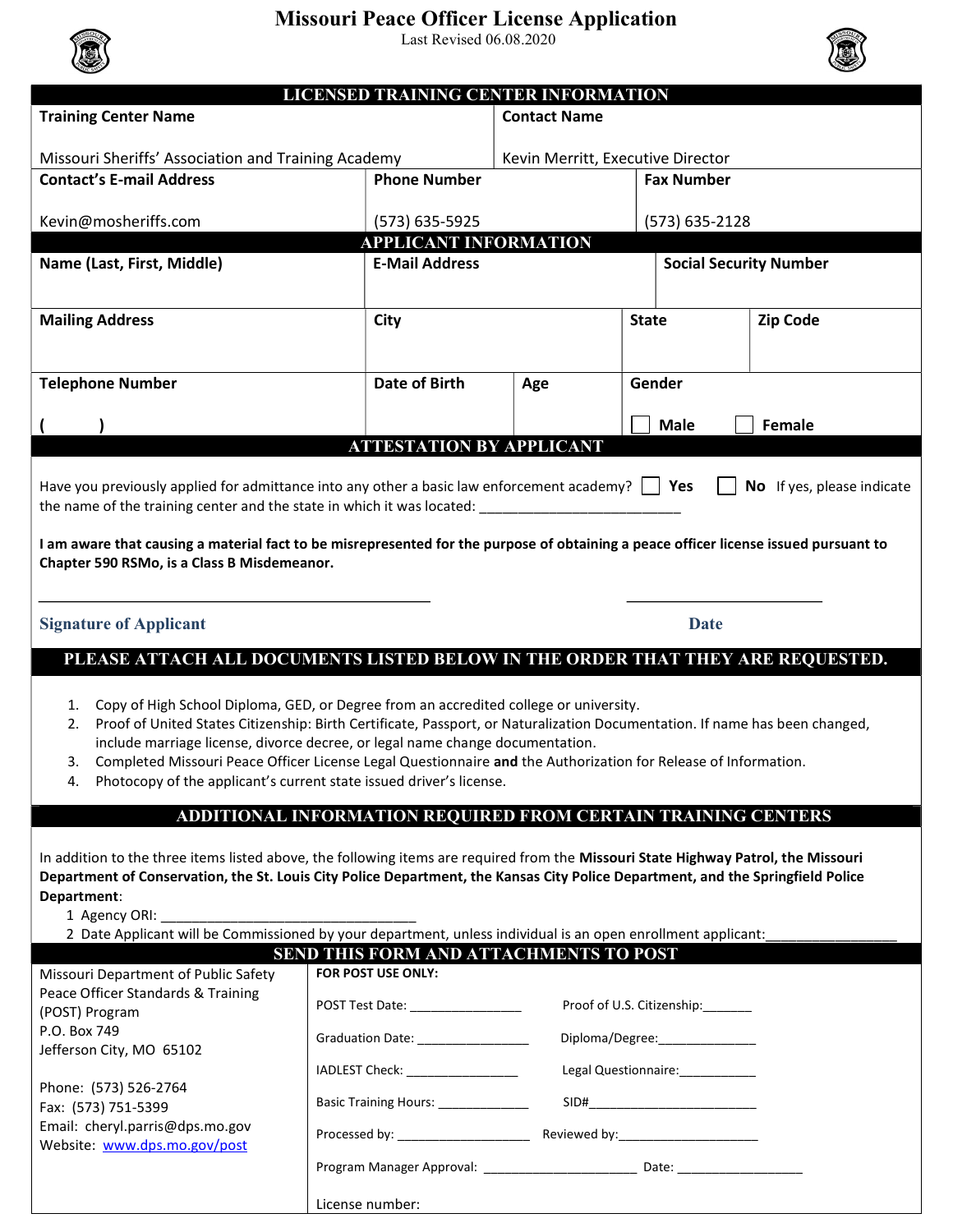# Missouri Sheriffs' Association Applicant Questionnaire

| Name: |    | Location:                                                                                                                                                                                                                                                                                                        |     |  |    |  |  |
|-------|----|------------------------------------------------------------------------------------------------------------------------------------------------------------------------------------------------------------------------------------------------------------------------------------------------------------------|-----|--|----|--|--|
|       |    | Please answer every question in your own handwriting. If a question is not applicable to you, enter N/A.                                                                                                                                                                                                         |     |  |    |  |  |
| 1.    |    | Have you had your fingerprints taken?                                                                                                                                                                                                                                                                            | Yes |  | No |  |  |
|       |    | Did you mail, fax or email your fingerprint receipt to the academy?                                                                                                                                                                                                                                              | Yes |  | No |  |  |
|       |    | If not, please send immediately to gina@mosheriffs.com or fax to 573-635-2128 or mail it to<br><b>Missouri Sheriffs' Association &amp; Training Academy</b><br>6605 Business 50 West<br>Jefferson City, MO 65109                                                                                                 |     |  |    |  |  |
| 2.    |    | Part Time courses will be conducted on Tuesday and Thursday evenings from 6:00 to 10:00 p.m.<br>and each Saturday from 8:00 a.m. to 5:00 p.m. in addition, some Sunday sessions will be scheduled. Are<br>you committed to spending this much time for class work, plus study time, to the Academy?<br>Yes<br>No |     |  |    |  |  |
|       | a. | Have you made arrangements with your employer as to the class schedule?                                                                                                                                                                                                                                          |     |  |    |  |  |
|       | b. | Have you talked with your spouse and family as to the class schedule?                                                                                                                                                                                                                                            |     |  |    |  |  |
|       | c. | How far one way must you travel to attend the Academy?                                                                                                                                                                                                                                                           |     |  |    |  |  |
|       | d. | How do you plan to finance the tuition for this course?<br>(financial aid, self pay, etc.)                                                                                                                                                                                                                       |     |  |    |  |  |
|       | e. | Mandatory Attendance - all classes missed must be made up. Additional costs are the<br>responsibility of the student. Do you understand this?                                                                                                                                                                    | Yes |  | No |  |  |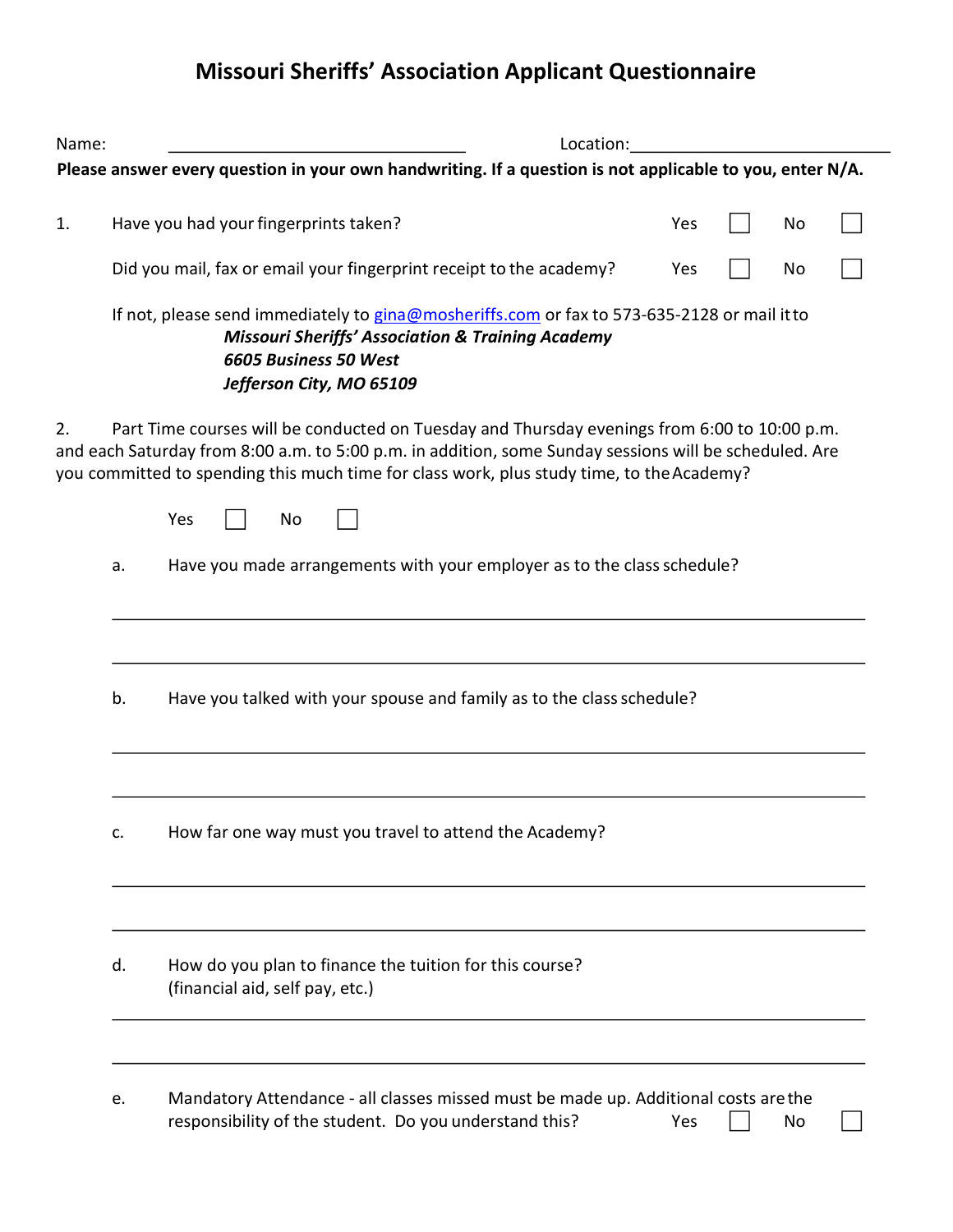| J. | Have you ever applied for admission to the MSATA or any other law enforcement academy? |  |  |  |
|----|----------------------------------------------------------------------------------------|--|--|--|
|----|----------------------------------------------------------------------------------------|--|--|--|

| a. |  |  |  | If so, when and where? |
|----|--|--|--|------------------------|
|----|--|--|--|------------------------|

b. Were you admitted?

c. If so, why did you leave?

d. Was admission denied?

e. If so, on what basis was admission denied?

4. Describe any personal attributes, skills and experience you possess and explain how they will benefit you as a law enforcement professional.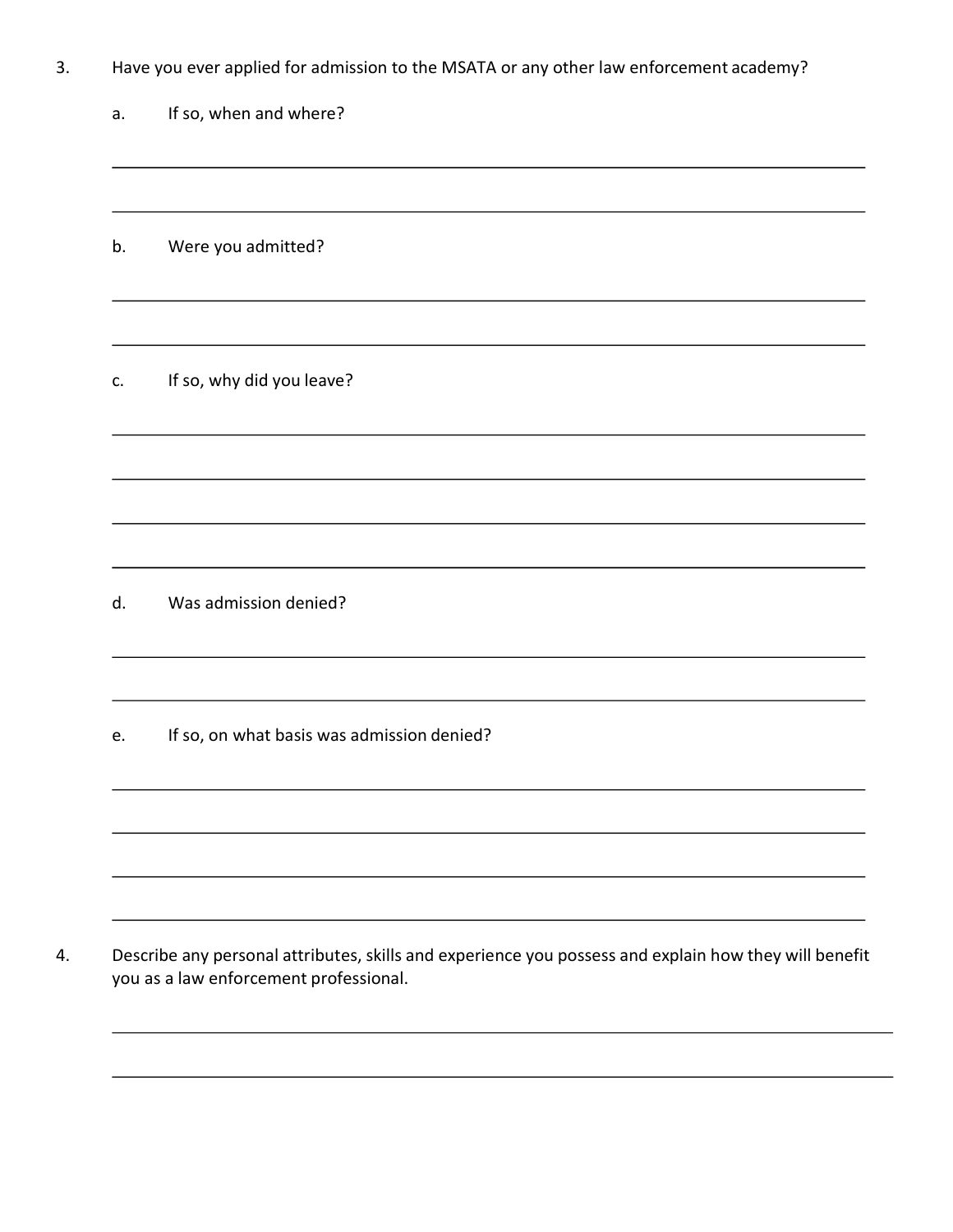- 5. How confident are you that you can successfully perform the educational / classroom work to be a graduate of the Missouri Sheriff's Association Training Academy and why?
- 6. Describe the goals and aspirations of your law enforcement career.
- 7. Give an example of a situation where you helped your colleague perform a particular task in which you had better knowledge on the subject
- 8. What thought process will you use in a situation where you need to make an immediate decision?
- 9. You came into the academy class room and shortly after class began, you notice an odor of alcohol coming from one of your classmates, when they talk to you, you notice their speech is slurred and they are bragging about how tired they are and how much fun and partying they did last night, what would you do?
- 10. One of the requirements to be accepted in the academy is that the individual be a self-starter. Give us an example of your ability to be a self-starter.
- 11. You and your classmate are having a conversation and he tells you he sold a gun over the weekend to John Smith. Both of you have known John Smith for years and you both know that John Smith is a convicted felon for burglary. How would you handle this situation? Remember, even in the academy, some cadets support the Blue wall of silence.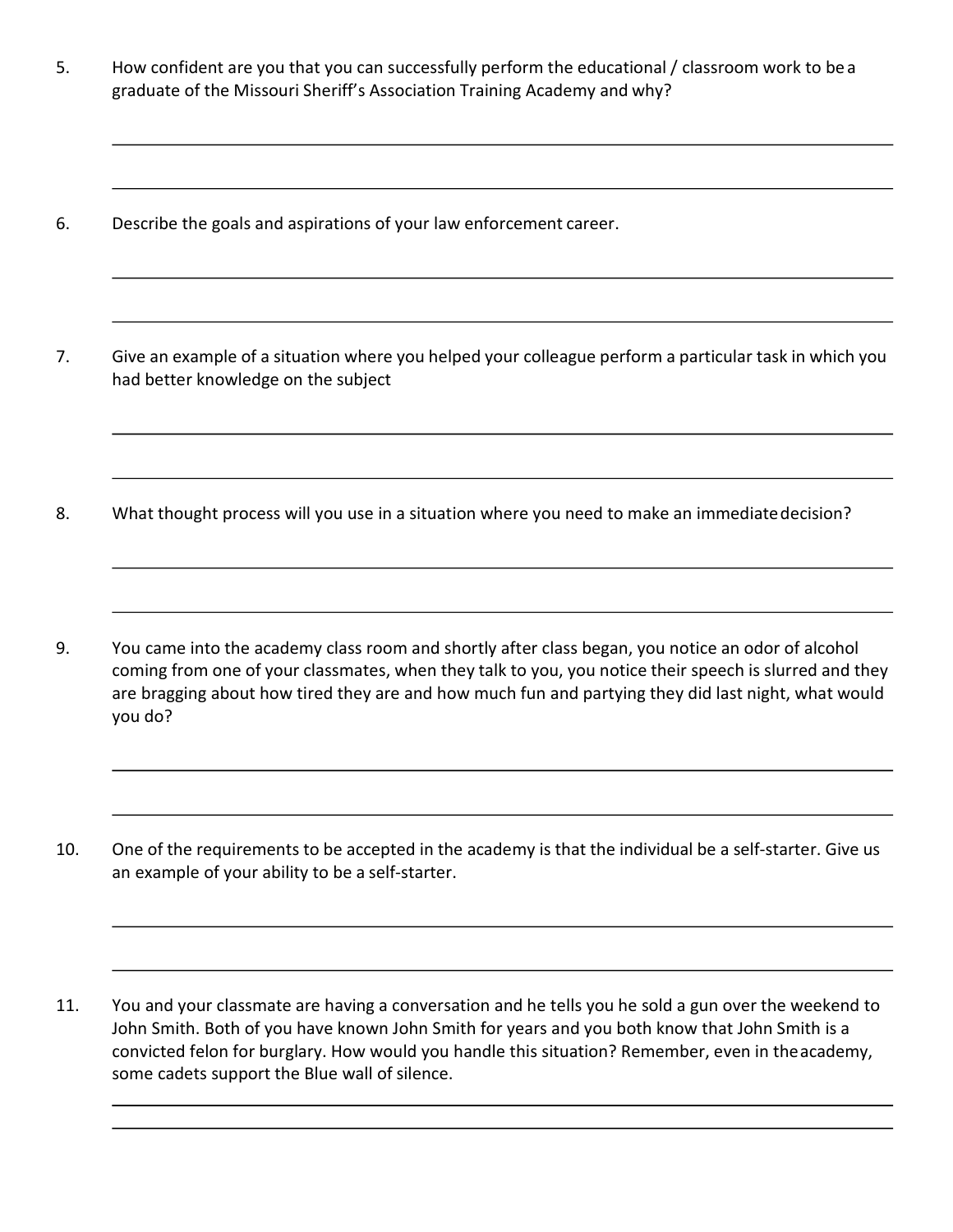- 12. Define Professionalism? In your opinion, how should the Professionalism of a Sheriff's Academy Cadet be measured?
- 13. You are given a number of assignments. How will you prioritize the assignments? 1. Typing an academy training Incident Reports 2. Son or daughters sporting event 3. Wife/Husbands Honey do list 4. Studying for an academy exam
- 14. Give me an example of a time when you used your fact-finding skills to solve a problem.
- 15. Describe a time when you anticipated potential problems for an upcoming exam and developed preventive measures.
- 16. Explain how your personal life reflects your professional life and vice versa. (We live in a glass bubble, everyone sees when we make a mistake).
- 17. How do you react when asked to do something beyond your capabilities?
- 18. Can you describe a situation that really tested your patience, and what your actions were?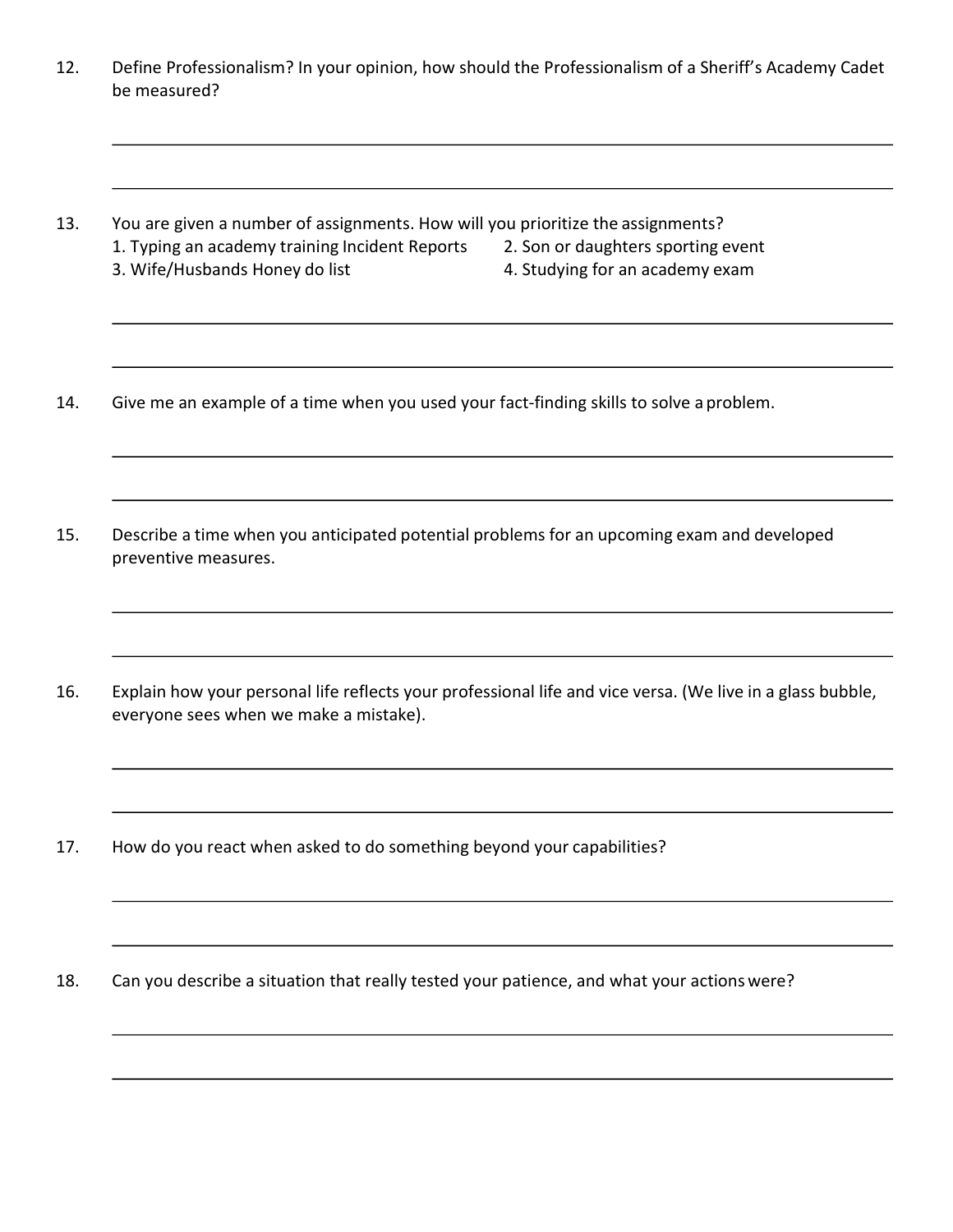- 19. Do you have any special learning needs we need to be aware of?
	- a. If so, what are they?
	- b. Have you ever been diagnosed by any doctor or educational professional as having any type of learning disorder?
	- c. Are you currently taking medication?
	- d. Do you have any prior medical condition we should be aware of? Explain physical activities involved.
- 20. Have you ever committed, been arrested, or charged with any criminal offense *(including charges that* have been expunged or charges that resulted in your being detained but were later dismissed)?
	- a. If so, what crime did you commit, were arrested for, or charged with and what were the circumstances?
	- b. Have you ever been convicted of, been found guilty of, or plead guilty to any crime, to include receiving a suspended imposition of sentence (SIS)?
	- c. If so, what were the charges?
	- d. We will be conducting a background check, is there anything that you have not told us that would prevent you from becoming a police officer? Is there anything you have not told us that we might find out that would prevent you from being eligible to be licensed by the state of Missouri as a police officer?
- 21. Have you ever been the respondent to an Order of Protection?

If so, when and how long was the order for?<br>
<u>If so, when and how long was the order for?</u>

What were the circumstances?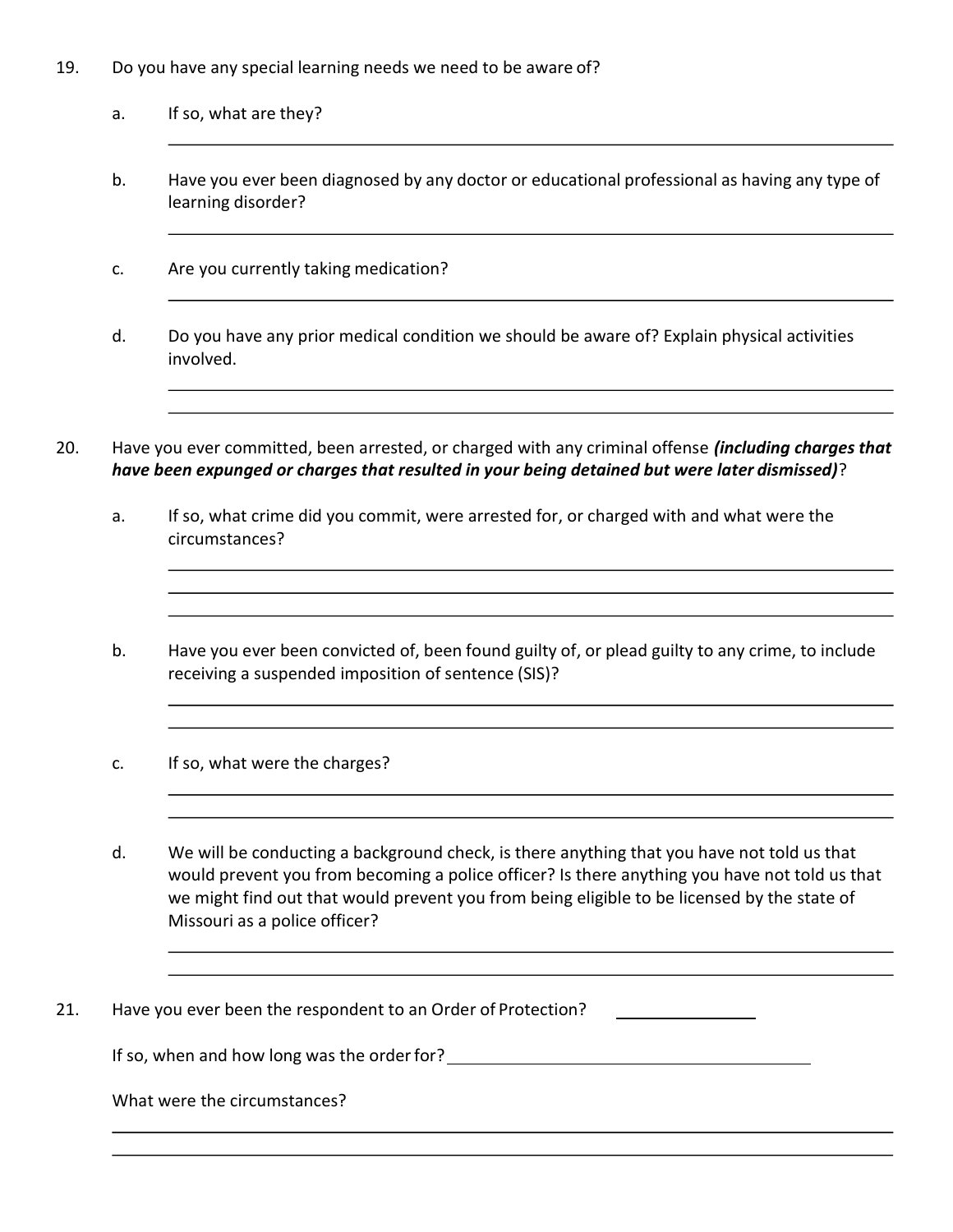### NOTE: If you are currently under an Order of Protection for domestic violence, you cannot attend the academy.

| 22. |                                                        | Do you possess a valid Missouri driver's license?                                                                                                                                                         | Yes                            | No        |  |
|-----|--------------------------------------------------------|-----------------------------------------------------------------------------------------------------------------------------------------------------------------------------------------------------------|--------------------------------|-----------|--|
|     | Has your license ever been suspended or revoked?<br>a. |                                                                                                                                                                                                           |                                |           |  |
|     | b.                                                     | Do you have current auto insurance in effect now?                                                                                                                                                         | Yes                            | No        |  |
| 23. |                                                        | We will be issuing you a thumb drive with a majority of the study material you will need for the Academy.<br>Do you own or have access to a computer, preferably a laptop that will accept a thumb drive? | Yes                            | <b>No</b> |  |
| 24. |                                                        | If you have access to a laptop, could you bring it to class?                                                                                                                                              | Yes                            | No        |  |
| 25. | Shirt size                                             |                                                                                                                                                                                                           |                                |           |  |
| 26. |                                                        | How would you like your name to appear on your name plate?                                                                                                                                                | (please use first & last name) |           |  |
| 27. |                                                        | Do you understand you have to be 21 in order to take the POST licensing exam and subsequentlybe<br>licensed?                                                                                              | Yes                            | No        |  |
| 28. |                                                        | Is the criminal justice reference complete on the application?                                                                                                                                            | Yes                            | No        |  |
| 29. |                                                        | Do you have any questions of us?                                                                                                                                                                          |                                |           |  |
|     |                                                        |                                                                                                                                                                                                           |                                |           |  |
| 30. |                                                        | How did you hear about the MSATA and why did you choose to apply to the MSATA?                                                                                                                            |                                |           |  |

31. List All Social Media You Have Accounts For (You may be requested to provide MSATA access to your account as part of the background investigation. Failure to provide access is grounds for denial of your application).

\_\_\_\_\_\_\_\_\_\_\_\_\_\_\_\_\_\_\_\_\_\_\_\_\_\_\_\_\_\_\_\_\_\_\_\_\_\_\_\_\_\_\_\_\_\_\_\_\_\_\_\_\_\_\_\_\_\_\_\_\_\_\_\_\_\_\_\_\_\_\_\_\_\_\_\_\_\_\_\_\_\_\_\_\_\_\_\_\_\_\_\_\_\_\_\_

\_\_\_\_\_\_\_\_\_\_\_\_\_\_\_\_\_\_\_\_\_\_\_\_\_\_\_\_\_\_\_\_\_\_\_\_\_\_\_\_\_\_\_\_\_\_\_\_\_\_\_\_\_\_\_\_\_\_\_\_\_\_\_\_\_\_\_\_\_\_\_\_\_\_\_\_\_\_\_\_\_\_\_\_\_\_\_\_\_\_\_\_\_\_\_\_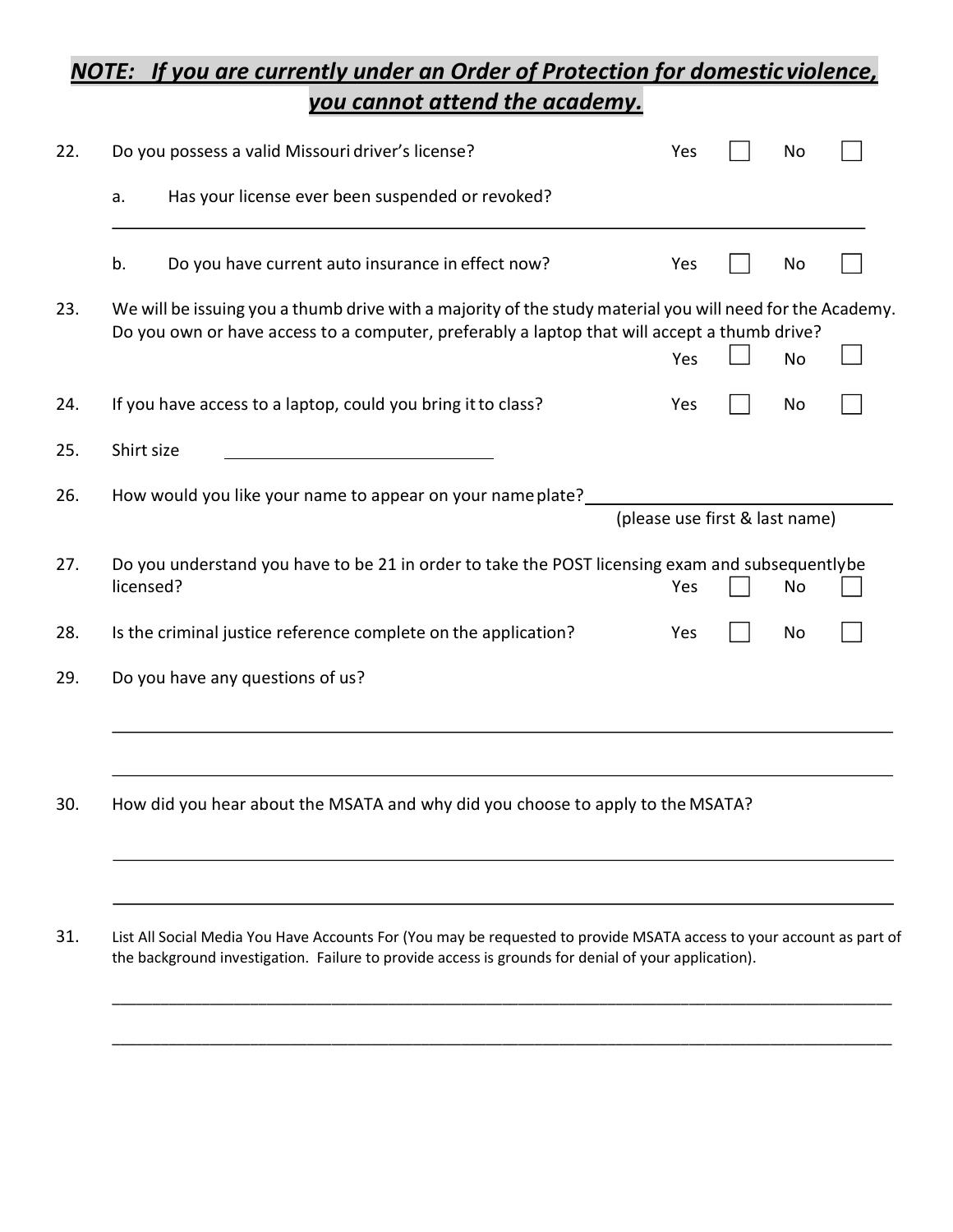\*\* bring back pack the first night of class \*\*

\*\* fingerprint receipt needs to be mailed, faxed or emailed to the Missouri Sheriffs' Association \*\*

\*\* if you have been arrested you needs to obtain a certified copy of the investigative report and a certified copy of the court disposition. In addition, submit a statement detailing your involvement that led to the criminal charges. \*\*

\*\* MSATA only provides basic law enforcement training and cannot guarantee that the student will be offered employment with any law enforcement agency or other employer \*\*

\*\* all students must be clean shaven, no beards, gotees, etc. Mustaches are acceptable but may not exceed beyond corner of the mouth and be neatly trimmed. Sideburns will be neatly trimmed and not extend below the middle of the ear. \*\*

\*\* The MSATA is approved through the Missouri Eligible Training Provider System (www.jobs.mo.gov) for Workforce Investment Opportunity Act (WIOA) funding. Contact your local Missouri Career Center and ask to speak to the "WIOA Representative."

\*\*The MSATA is approved for Veterians Educational Assistance and GI Bill Funding. Please contact your local VA representative for assistance in applying for VA funding (Veterans' Educational Programs (mo.gov))